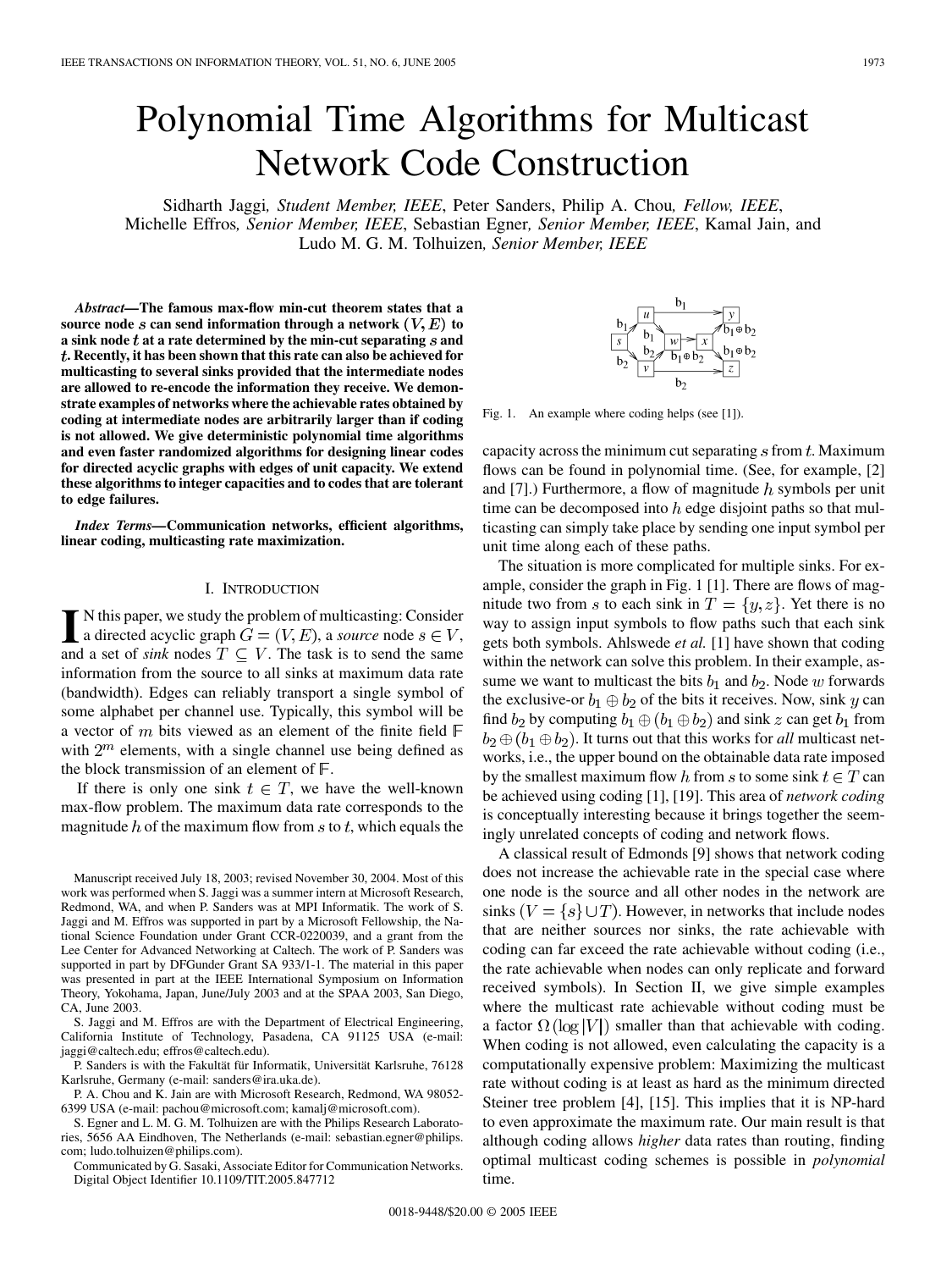# *A. Overview*

We continue the introduction with a short review of related work in Section I-B. Section II establishes that there can be large gaps between the multicast rates obtainable with and without coding. As our main results, Sections III and IV develop polynomial time algorithms for the centralized design of network multicast codes on unit capacity directed acyclic graphs. We then generalize our results to non-unit capacity edges and to centralized and distributed designs of robust codes that are tolerant to edge failures. We end with a discussion of the obtained results and possible future work. The Appendix summarizes the notation used in the paper, most of which is introduced in Section III.

# *B. Related Work*

Ahlswede *et al.* [\[1](#page-8-0)] show that the source can multicast information to all sinks at a rate approaching  $h$  as the alphabet size approaches infinity. They also give the simple example from Fig. 1, which shows that without coding this rate is not always achievable.

Li *et al.* [[19\]](#page-9-0) show that linear coding can be used for multicasting with rate  $h$  and finite alphabet size. Our algorithms can be viewed as fast implementations of the approach by Li *et al.* The main difference is that Li *et al.* have to check a number of edge sets that is exponential in  $|E|$  to verify that the coding coefficients chosen for a particular edge are correct. We reduce this to a single edge set per sink node by making explicit use of precomputed flows to each sink.

Koetter and Médard [[16](#page-8-0)], [[17](#page-9-0)] give an elegant algebraic characterization of the linear coding schemes that achieve the max-flow min-cut bound. They show that finite fields of size  $\mathcal{O}(|T| \cdot h)$  are sufficient and give a polynomial time algorithm to verify a given linear network coding scheme. However, their algorithm for constructing coding schemes involves checking a multivariate polynomial identity with an exponential number of coefficients.

Ho *et al.* [\[12](#page-8-0)] present a polynomial expected time construction to the same problem, using a randomized approach. They give a tight lower bound on the probability that independent, random linear code design at every node achieves the max-flow min-cut bound. It turns out that the probability approaches one as  $|T|/|F|$  tends to zero, where  $|F|$  denotes the size of the finite field. They further note that this algorithm can be implemented in a distributed fashion, with a corresponding expected runtime which is logarithmic in  $\mathbb{F}$ . In another paper, Ho *et al.* [[11\]](#page-8-0) use algebraic techniques to bound the size of the finite field required by  $|F| \geq |T|$ . In contrast, we use a centralized design of linear codes with field size  $|F| = O(|T|)$  and construct a code scheme guaranteed to achieve the max-flow min-cut bound. Earlier versions of this algorithm were presented in [\[14](#page-8-0)], [\[22](#page-9-0)]. In our results on robust network codes, we also examine both centralized and distributed random design for codes with arbitrarily low probability of error.

Rasala-Lehman and Lehman [\[18](#page-9-0)] give a natural classification scheme for a large class of linear network coding problems. In this classification, a problem is either NP-hard or can be reduced to multicasting. This further underlines that a polynomial time algorithm for multicasting is a central result. They also obtain



Fig. 2. An example where three symbols per time step can be delivered. Without coding, the best we can do is to send three symbols over every two time steps.

lower bounds on the minimum alphabet size required to do network coding, and show that finding the smallest alphabet size is NP-hard.

# II. THE GAP TO MULTICASTING WITHOUT CODING

The following family of three-layer graphs gives examples where coding greatly increases the achievable rate:  $\mathcal{G}_{a,h} = (V,E)$  with vertices  $V = \{s\} \cup U \cup T$  where  $U = \{1, ..., a\}, T = \{t_W | W \subseteq U, |W| = h\}$ , and edges

$$
E = \{(s, u) \mid u \in U\} \cup \{(u, t_W) \mid t_W \in T, u \in W\}.
$$

That is, the source  $s$  constitutes the first layer, the  $a$  nodes in U constitute the second layer, and the  $\binom{a}{b}$  nodes described by T constitute the third; each node in  $T$  is connected by unit capacity links to a distinct  $h$ -element subset  $W$  of  $U$ . Figs. 2 and 3 show  $\mathcal{G}_{6,3}$  and  $\mathcal{G}_{4,2}$ , respectively.

*Lemma 1:* For any  $a \geq h$ , rate h is achievable on network  $\mathcal{G}_{a,h}$ .

*Proof:* A  $q$ -ary,  $q \geq a$ , maximum distance separable (MDS) code [\[20](#page-9-0)] is used to achieve this rate. The code has  $q<sup>h</sup>$  codewords of block length a. The source maps the h input symbols to a unique codeword from the given codebook, sending each symbol of that codeword to a distinct node in  $U$ . The intermediate nodes do not code at all.  $\Box$ 

**Note:** While in this example encoding operations only need to be carried out at the source node, in general, coding only at the source is not sufficient to guarantee capacity-achieving codes. Fig. 1 gives an example of a network where an interior node needs to perform a coding operation.

*Theorem 2:* There are unit capacity, directed, acyclic networks where multicasting with coding allows a factor  $\Omega(\log|V|)$  larger rate than multicasting without coding.

*Proof:* Consider the network  $\mathcal{G}_{2h,h}$ . As stated before, the rate with coding is  $h$ . Without coding, the rate is less than 2. To see this, suppose that the source attempts to send  $2n$  symbols  $b_1, \ldots, b_{2n}$  to each of the sinks in T using n consecutive uncoded transmissions. Since each edge has unit capacity and  $a = 2h$ , the source can send at most  $2hn$  symbols in total to the intermediate nodes. Thus, if  $U_i$  is the subset of intermediate nodes receiving  $b_i$ , then  $\sum_{i=1}^{2n} |U_i| \leq 2hn$ . This implies that there is an i for which  $|U_i| \leq h$ . Since  $|U| = 2h$  and  $|U \setminus U_i| \geq h$ , there is at least one node  $t_W \in T$  that receives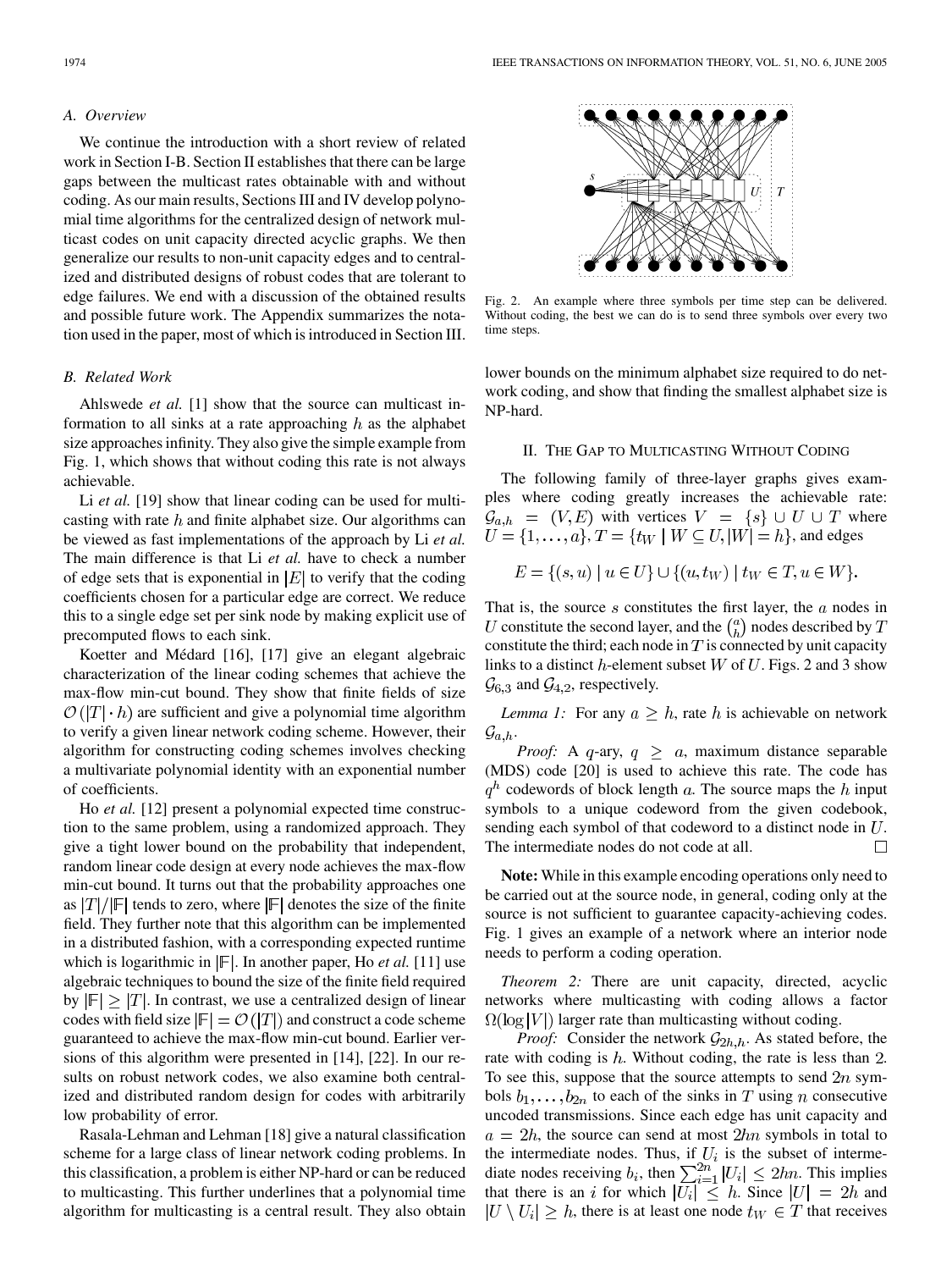$\Box$ 

all of its information from  $W \subset U \setminus U_i$ . Sink  $t_W$  fails to get symbol  $b_i$ . Finally,  $|V|$  is strictly greater than the number of sink nodes, which equals  $|T| = \binom{2h}{h}$ , and we can bound  $\binom{2h}{h}$  as

$$
2^{2h} = \sum_{i=0}^{2h} \binom{2h}{i} \le (2h+1) \binom{2h}{h}
$$

thus,  $|V| > |T| \geq 2^{2h}/(2h+1)$ .

# III. POLYNOMIAL TIME CODING

We now describe a polynomial time algorithm for centralized design of optimal network multicast codes. The codes are linear with symbols from a finite field  $\mathbb F$ . In practice, we will use a field of size  $\left|\mathbb{F}\right|=2^m$  so that the edges actually carry bits. Coding is done by forming linear combinations of the field elements reaching a node.

Since the detailed description of this key algorithm requires a lot of notation describing graphs, flows, symbols, and their interrelations, we begin with an informal outline that describes in words the underlying principles.

Our algorithm consists of two stages. In the first stage, a flow algorithm is run to find, for each sink  $t \in T$ , a set  $f^t$  of h edge-disjoint paths from the source  $s$  to  $t$ . Only the edges in the union of these flows are considered in the second stage of the algorithm.

The second stage is a greedy algorithm that visits each edge in turn and designs the linear coding employed for that edge. The order for visiting the edges is chosen so that the encoding for edge  $e$  is designed after the encodings for all edges leading to e. The goal in designing the encoding for  $e = (v, w)$  is to choose a linear combination of the inputs to node  $v$  that ensures that all sinks that lie downstream from  $e$  obtain  $h$  linearly independent combinations of the original source symbols  $b_1, \ldots, b_h$ . For each sink t, the algorithm maintains a set  $C_t \subset E$  and an  $h \times h$  matrix  $B_t$ . The set  $C_t$  describes the most recently processed edge in each of the h edge-disjoint paths in  $f<sup>t</sup>$ . The h columns of  $B_t$  correspond to the h edges in  $C_t$ , and the column for edge  $c \in C_t$  describes the linear combination of  $b_1, \ldots, b_h$ that traverses edge c. That is, if c carries  $b_c(1)b_1+\cdots+b_c(h)b_h$ , then the corresponding column is  $[b_c(1), \ldots, b_c(h)]^T$ . The algorithm maintains the invariant that  $B_t$  is at every step invertible, thereby ensuring that the copy of  $b_1, \ldots, b_h$  intended for sink t remains retrievable with every new code choice.

Theorem 3 summarizes the properties of the resulting algorithm. A formal algorithm description follows. (Recall that the notation is summarized in the Appendix.)

*Theorem 3:* Consider a unit capacity, directed, acyclic multigraph  $(V, E)$ , and let h denote the minimum cut between the source s and any sink  $t \in T$ . The linear information flow (LIF) algorithms construct linear multicast codes over a finite field  $\mathbb F$ . In particular, the randomized LIF (RLIF) algorithm has expected running time  $\mathcal{O}(|E| \cdot |T| \cdot h^2)$ . Any finite field of size  $|\mathbb{F}| \ge 2|T|$  can be used<sup>1</sup> to represent symbols sent along edges. The deterministic LIF (DLIF) algorithm has running time  $\mathcal{O}(|E| \cdot |T| \cdot h \cdot (h + |T|))$ . Any finite field of size  $|F| \geq |T|$ can be used to represent symbols sent along edges. The linear codes resulting from either of the LIF algorithms have the following properties.

- The source gets  $h$  information symbols as its input.
- A node v needs time  $\mathcal{O}(\min(|\Gamma_I(v)|, |T|))$  to compute the symbol to be sent along a leaving edge, where  $\Gamma_I(v)$ denotes the set of edges feeding into  $v$ . The source needs time  $\mathcal{O}(h)$  for each edge.
- Each sink can reconstruct all  $h$  information symbols in time  $\mathcal{O}(h^2)$ .

To describe the algorithm, we need the following notation.  $\Gamma_O(v)$  denotes the set of edges leaving node v; start(e) denotes the node at which edge  $e$  starts. For each edge  $e$  we define the  $|\Gamma_I(\text{start}(e))|$ -length *local coding vector* 

$$
m_e: \Gamma_I(\text{start}(e)) \to \mathbb{F}^{|\Gamma_I(\text{start}(e))|}
$$

as the vector which determines the linear combination of the symbols on the edges in  $\Gamma_I(\text{start}(e))$  to produce the symbol on edge e. That is, if  $y(e)$  is the symbol carried by edge e, we have

$$
y(e) = \sum_{p \in \Gamma_I(\text{start}(e))} m_e(p) y(p).
$$

Our task is to determine the coefficients  $m_e(p)$  such that all sinks can reconstruct the original information from the symbols reaching them. We introduce h parallel edges  $e_1, \ldots, e_h$  from some new node  $s'$  to s; these edges carry the input symbols for the source s.

We can characterize the effect of all the local coding vectors on edge *e* independently of a concrete input using *global coding vectors*  $\mathbf{b}(e) \in \mathbb{F}^h$ . The *h*-length vector  $\mathbf{b}(e)$  represents the linear combination of the input symbols that generate  $y(e)$ . Thus,  $\boldsymbol{b}(e_i) = [0^{i-1}, 1, 0^{h-i}]$  (an *h*-length vector with a 1 in the  $i$ th location) and

$$
\mathbf{b}(e) = \sum_{p \in \Gamma_I(\text{start}(e))} m_e(p) \mathbf{b}(p), \quad \text{for } e \in E.
$$

The  $b(e)$  vectors are well defined because the network is acyclic. Using elementary linear algebra, it can be seen that a linear coding scheme can be used for multicasting from  $s$  to  $T$  if and only if for all  $t \in T$ , the vectors  $\{\boldsymbol{b}(p) : p \in \Gamma_I(t)\}$  span the vector space  $\mathbb{F}^h$ . Reconstructing the original information can then be achieved by solving a linear system of equations over  $h$ variables. The intuition is that a linear code mixes the information received from different edges but it does not lose essential information as long as there is a bijective mapping between the input and the data reaching the sink.

The challenge now is to find the local coding vectors efficiently, ideally using a small finite field that allows fast arithmetic. Our algorithm achieves this goal by making explicit use of a maximum flow algorithm. Initially, it computes  $s$ - $t$  flows  $f^t$  of magnitude h for each  $t \in T$  and decomposes these flows into  $h$  edge disjoint paths from  $s$  to  $t$ . If there were only a single sink node, our task would be simple now. We could route the ith input symbol along the ith edge disjoint path. If an edge  $e$  is

<sup>&</sup>lt;sup>1</sup>A simple upper bound, not necessarily tight, for the failure probability of a single stage of the RLIF algorithm will be shown to be  $|T|/|F|$ . We choose  $|F|/|T|$  as a constant greater than 1, thus making the expected number of trials independent of |T|. For convenience, we choose  $\left| \mathbb{F}\right| / \left| T \right| \geq 2$ .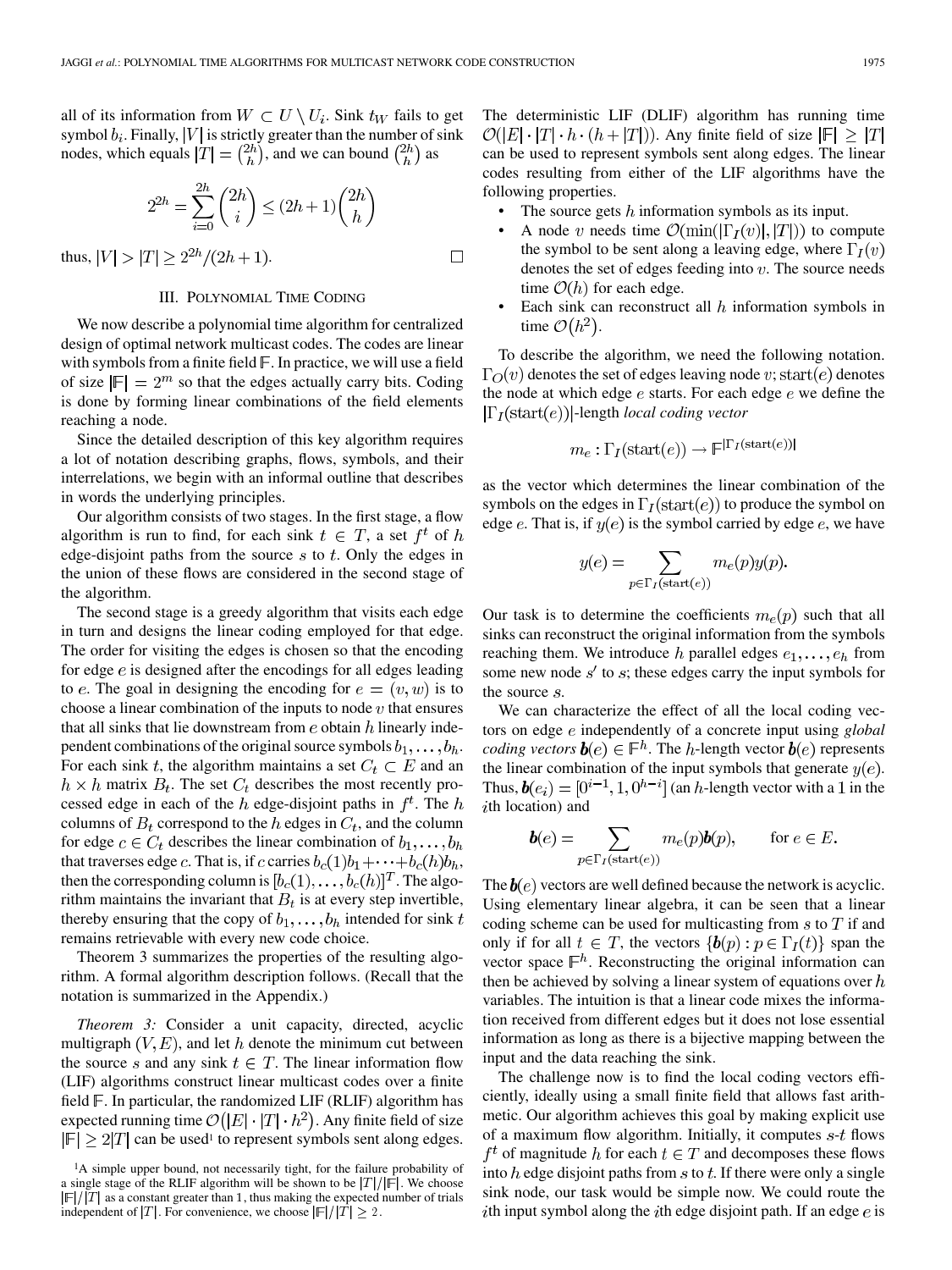on some flow path W from s to t, let  $f^t(\epsilon)$  denote the predecessor edge of edge  $e$  on path  $W$ . In our single-sink example, we could choose a nonzero coefficient for  $m_e(f^t_{\leftarrow}(e))$  and zero for all other coefficients.

With multiple sinks, our approach is to superimpose multiple s-t flows. The algorithm steps through the nodes  $u \in V$  in topological order. This ensures that the global coding vectors of all edges reaching  $u$  are known when the local coding vectors of the edges leaving  $u$  are being determined. The algorithm computes the coefficients of  $m_e$  for edges in  $e \in \Gamma_O(u)$ , one edge at a time. There might be multiple flow paths to different sinks through edge e. Let  $T(e)$  denote the set of sinks using e in some flow  $f^t$  and let  $P(e) = \{f^t_{\leftarrow}(e) : t \in T(e)\}\$  denote the set of predecessor edges of  $e$  in the corresponding flow paths. Nonzero coefficients for  $m_e$  are only chosen for edges in  $P(e)$ . To ensure that all sinks can reconstruct the input, the algorithm of Li *et al.* [[19\]](#page-9-0) verifies that the global coding vector  $\mathbf{b}(e)$  is linearly independent of an exponential number of sets of other global coding vectors. Our algorithm can simplify this task by exploiting the flows. It turns out that only  $\mathcal{O}(|T|)$  edge sets need to be checked for each  $e \in E$ .

We maintain the invariant that for each sink  $t \in T$  there is a set  $C_t$  of h edges such that the set of global coding vectors  $B_t$ , defined as  $B_t = \{b(c) : c \in C_t\}$ , forms a basis of  $\mathbb{F}^h$ , i.e., the original input can be reconstructed from the information carried by the edges in  $C_t$ . The set  $C_t$  contains one edge from each path in  $f^t$ , namely, the edge whose global coding vector was defined most recently. Thus, when the computation completes,  $C_t \subseteq \Gamma_I(t)$ , and the invariant ensures that sink t gets all the information.

We initially establish the invariant by assigning the artificial input edges  $\{e_1, \ldots, e_h\}$  with  $\boldsymbol{b}(e_i) = [0^{i-1}, 1, 0^{h-i}]$  to  $C_t$ . When the linear combination  $m_e$  for a new edge  $e$  has been defined, we replace  $f_{\leftarrow}^t(e)$  by e in all the  $C_t$  with  $t \in T(e)$ . Hence, to maintain the invariant, it is only necessary to check for all  $t \in T(e)$  whether  $B_t$  still spans  $\mathbb{F}^h$ . Fig. 3 gives an example for the algorithm and its notation.

It remains to explain how to find coefficients for  $m_e$  that maintain the invariant. We argue that random coefficients for edges in  $P(e)$  do the job if  $|\mathbb{F}| \geq 2 \cdot |T|$ . Indeed, Lemma 4 below shows that for a fixed sink, the failure probability is only  $1/|F|$ . Summing over all sinks, we see that the failure probability is at most  $|T|/|F| \leq 1/2$ .

*Lemma 4:* For any  $e \in E$  and  $t \in T(e)$ , assume that  $B_t$ , which contains  $\mathbf{b}(f_{\leftarrow}^t(e))$ , is a basis of  $\mathbb{F}^h$ . Then with probability  $1/|\mathbb{F}|$ , a random choice of the coefficients in  $m_e$  with support in  $P(e)$  fails to fulfill the property that  $(B_t \setminus \{b(f_{\leftarrow}^t(e))\}) \cup \{b(e)\}\)$ is a basis of  $\mathbb{F}^h$ , where  $\boldsymbol{b}(e)$  is the corresponding global coding vector  $\sum_{p \in P(e)} m_e(p) \mathbf{b}(p)$ .

*Proof:* If we fix the coefficients  $m_e(p)$  for  $p \in P(e)$  $\{f^t_{\leftarrow}(e)\}\$  then there is exactly one choice of  $m_e(f^t_{\leftarrow}(e))$  for which  $\boldsymbol{b}(e)$  is linearly dependent on  $B_t \setminus {\boldsymbol{b}(f_{\leftarrow}^t(e))}$ . To see this, observe that since  $B_t$  is a basis of  $\mathbb{F}^h$ 

$$
\boldsymbol{b}(e) = \sum_{g \in P(e)} m_e(g) \boldsymbol{b}(g)
$$

Fig. 3. An example for multicasting with linear coding from s to  $T = \{t_1, t_2, t_3, t_4, t_5, t_6\}$ . We have  $h = 2$ . Assume that all the flows are decomposed into a topmost path and a bottommost path. The thin lines within  $s$  give nonzero coefficients for local coding vectors. The  $b$  vectors give the resulting global coding vectors. Let us assume that  $\mathbb{F} = \mathbb{GF}(3)$  and that the edges leaving s are considered from top to bottom. If the global coding vectors for all other edges are fixed, then the only feasible linear combinations when we design  $m_e$  are  $[m_e(e_1) = 1, m_e(e_2) = 2]$ , or  $[m_e(e_1) = 2, m_e(e_2) = 1]$ . As further examples for our notation we have  $\Gamma_I(t_2) = \{(v, t_2), (w, t_2)\}\,$ , start $(e) = s$ ,  $T(e) = \{t_2, t_3, t_4\}, P(e) = \{e_1, e_2\}, f_{\leftarrow}^{t_4}(e) = e_1$ , and  $f_{\leftarrow}^{t_3}(e) = e_2$ . Before  $m_e$  is fixed,  $C_{t_2} = \{p, e_2\}$  and correspondingly  $B_{t_2} = \{(\begin{smallmatrix}1\\1\end{smallmatrix}), (\begin{smallmatrix}0\\1\end{smallmatrix})\}.$ 

can be written in the form  $(m_e(f_{\leftarrow}^t(e)) + \alpha) \mathbf{b}(f_{\leftarrow}^t(e)) + v$  such that  $\boldsymbol{v}$  and  $\alpha$  only depend on the fixed coefficients and  $\boldsymbol{v}$  is linearly dependent on  $B_t \setminus \{b(f_{\leftarrow}^t(e))\}$ . Therefore,  $b(e)$  will be linearly dependent if and only if  $m_e(f^t_{\leftarrow}(e)) = -\alpha$ .

Hence, there are exactly  $\mathbb{E} \mathcal{F}^{|P(e)|-1}$  local coding vectors that violate the property for sink t. Since there are  $\mathbb{E} \left| \mathbb{P}^{(e)} \right|$  choices for local coding vectors, the probability that a random choice violates the property is

$$
|\mathbb{F}|^{|P(e)|-1}/|\mathbb{F}|^{|P(e)|}=1/|\mathbb{F}|.
$$

Lemma 4 yields a simple randomized algorithm for finding a *single* local coding vector. However, the construction fails with probability at most  $1/2$ , which is not sufficient to quickly find *all* coding vectors using a small field. Given the knowledge of the flows encoded in the  $C_t$ 's and the invariant, we convert the preceding algorithm into one with a constant expected number of trials followed by  $|T(e)|$  independence tests. This suffices to find a feasible local coding vector.2

What we have said so far already yields a LIF algorithm, running in polynomial expected time. In what follows, we further refine the algorithm to obtain a fast and more concrete implementation (Fig. 4) and a deterministic way of choosing the linear combinations  $m_e$ .

#### *A. Testing Linear Independence Quickly*

The mathematical basis for our refinement of the LIF algorithm is the following lemma, which uses the idea that testing



<sup>2</sup>This modification converts a "Monte Carlo-type" randomized algorithm—one that can fail—into a "Las Vegas-type" algorithm—one that always returns a correct answer but whose execution time is a random variable.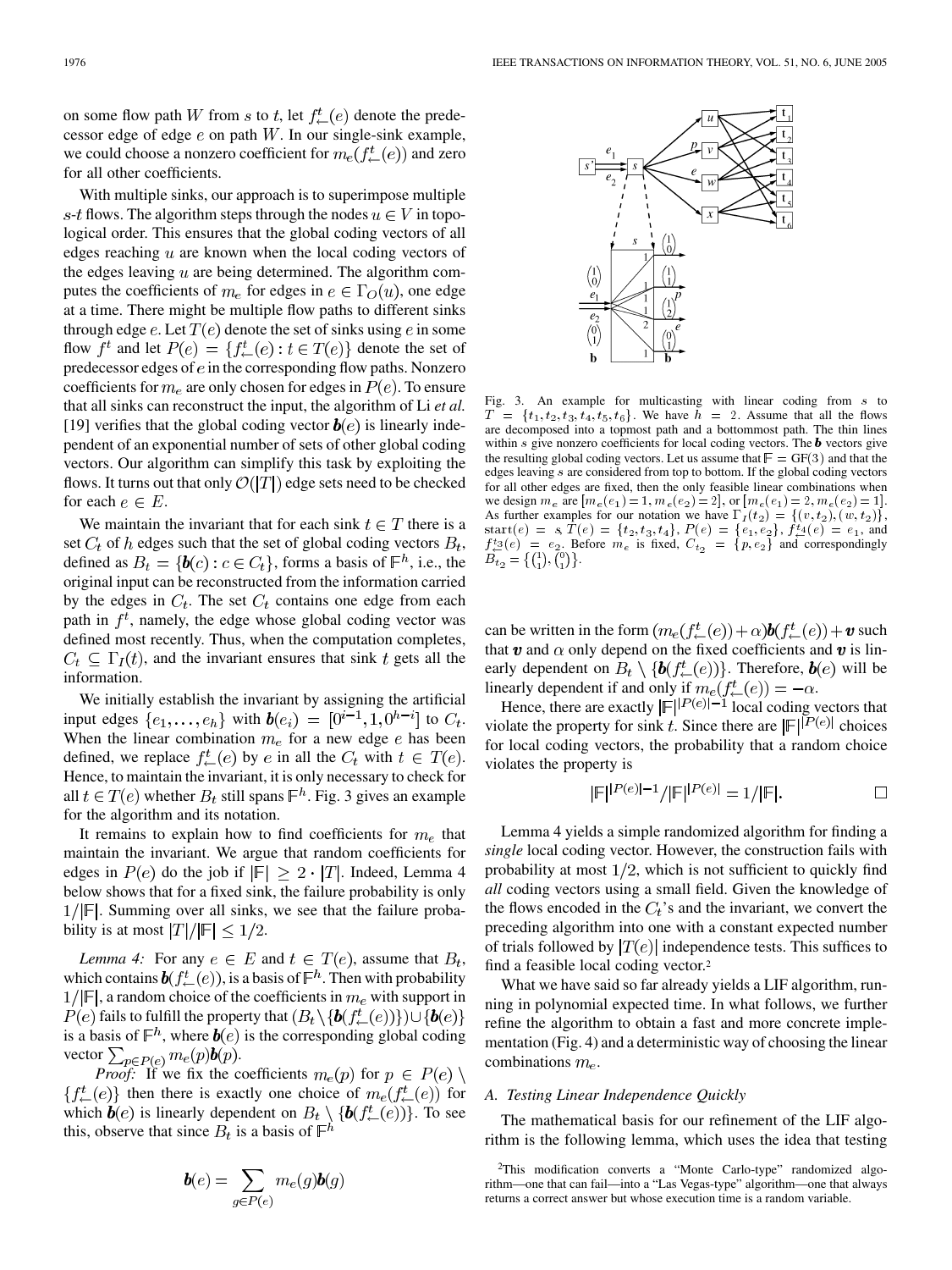**Function** LIF(V, E, s, T)  
\n*h* := min<sub>t</sub>∈T min {|C| : C is s-t cut}  
\ninsert a new source s' into  
\ninsert *h* parallel edges {*e*<sub>1</sub>,...,*e*<sub>h</sub>} from s' to s into E  
\nlet *f*<sup>t</sup> denote a set of *h* edge disjoint paths from s to t  
\n(∗ We use the notation 
$$
f_{\perp}^{t}(e)
$$
,  $T(e)$ , and  $P(e)$  to access the flows. \*  
\nlet F be a finite field of a size satisfying the conditions of Theorem 3  
\n**forall** *i*: b(*e*<sub>i</sub>) := [0<sup>i-1</sup>, 1, 0<sup>{h-i}</sup> ]  
\n**forall** *t* ∈ T **do**  
\n*C<sub>t</sub>* := {*e*<sub>1</sub>,...,*e*<sub>h</sub>}  
\n**forall** *c* ∈ *C<sub>t</sub>*: a<sub>t</sub>(*c*) := b(*c*)  
\n**for each vertex** *v* ∈ *V* \ {*s'*} in topological order **do**  
\n**forall** *o* ∈ *C<sub>t</sub>*: a<sub>t</sub>(*c*) = b(*c*)  
\n**for each vertex** *v* ∈ *V* \ {*s'*} in topological order **do**  
\n**forall** *o* ∈ *C<sub>t</sub>*: a<sub>t</sub>(*c*) = b(*c*)  
\n**for each vertex** *v* ∈ *V* \ {*s'*} in topological order **do**  
\n**for all** *v* ∈ *T* : [*C<sub>t</sub>* | = *h* and *V*<sub>c</sub>, *c'* ∈ *C<sub>t</sub>*: b(*c*) · a<sub>t</sub>(*c'*) = δ<sub>c,c'</sub> \*  
\n**for all** *t* ∈ *T*(*e*) **do**  
\n*C'<sub>t</sub>* := {*C*

**return** 
$$
(h, \{m_e : e \in E\}, \{(C_t, \mathbf{a}_t) : t \in T\}, \mathbb{F})
$$
.

Fig. 4. LIF code design with fast testing of linear independence. Given a network  $(V, E)$ , a source s and a set of sinks T, the algorithm constructs linear codes for intermediate nodes such that the rate from  $s$  to  $T$  is maximal.

whether a vector is linearly dependent on an  $h-1$ -dimensional subspace can be done by testing the dot-product of the vector with the vector representing the orthogonal complement of the subspace. Thus, testing linear dependence on an  $h-1$ -dimensional subspace can be reduced to a single scalar product of time complexity  $\mathcal{O}(h)$ . Here and in the sequel,  $\delta_{a,b} = 1$  if  $a = b$  and 0 otherwise.

*Lemma 5:* Consider a basis B of  $\mathbb{F}^h$  and vectors  $\mathbf{b} \in B$ , such that  $\forall \mathbf{b}' \in B : \mathbf{b}' \cdot \mathbf{a} = \delta_{\mathbf{b}, \mathbf{b}'}$ . Then, any vector is linearly dependent on  $B \setminus \{b\}$  if and only if  $\mathbf{x} \cdot \mathbf{a} = 0$ .

*Proof:* Let  $\mathbf{x} = \sum_{\mathbf{b}' \in B} x(\mathbf{b}')\mathbf{b}'$  be the unique representation of  $x$  in the basis  $B$ . We get

$$
\boldsymbol{x} \cdot \boldsymbol{a} = \sum_{\boldsymbol{b}' \in B} x(\boldsymbol{b}') \boldsymbol{b}' \cdot \boldsymbol{a} = \sum_{\boldsymbol{b}' \in B} x(\boldsymbol{b}') \delta_{\boldsymbol{b}, \boldsymbol{b}'} = x(\boldsymbol{b}).
$$

Now, x is linearly dependent on  $B\backslash \{b\}$  if and only if  $x(b)=0$ , i.e., if and only if  $\mathbf{x} \cdot \mathbf{a} = 0$ .  $\Box$ 

The LIF algorithm given in Fig. 4 maintains vectors  $a_t(c)$ for each sink t and edge  $c \in C_t$  that can be used to test linear dependence on  $B_t \setminus \{b(c)\}\.$  The invariant now becomes

$$
\forall t \in T : |C_t| = h \text{ and } \forall c, c' \in C_t : \boldsymbol{b}(c) \cdot \boldsymbol{a}_t(c') = \delta_{c,c'}.
$$
 (1)

This invariant implies both the linear independence of  $B_t$  and the desired property of  $a_t$ .

The algorithm in Fig. 4 implements the outline of the LIF algorithm given above. To prove correctness we have to verify the loop invariant.

*Lemma 6:* The loop invariant (1) holds for  $(C_t, B_t, \boldsymbol{a}_t)$ .

*Proof:* Proof by induction. Before the loop over the vertices, the loop invariant (1) is trivially satisfied. Now assume as the inductive hypothesis that loop invariant (1) holds for  $(C_t, B_t, \mathbf{a}_t)$ . We show that it holds for  $(C_t', B_t', \mathbf{a}_t')$ .

In  $C_t$ , we replace edge  $f^t_-(e)$  by edge e, hence, the size of  $C'_t$  is the same as the size of  $C'_t$ . According to the algorithm,  $\mathbf{b}(e)$  is chosen such that  $(B_t \setminus {\{\mathbf{b}(f_{\leftarrow}^t(e)\})\}}) \cup {\{\mathbf{b}(e)\}}$  is linearly independent. Hence,  $\mathbf{b}(e) \cdot \mathbf{a}_t(f^t_-(e)) \neq 0$  by Lemma 5, and  $a'_t(e)$  is well defined. Finally, we verify  $\mathbf{b}(c) \cdot \mathbf{a}'_t(c') = \delta_{c,c'}$  for all  $c, c' \in C'_t$  by a short calculation

$$
\mathbf{b}(e) \cdot \mathbf{a}'_t(e) = \mathbf{b}(e) \cdot (\mathbf{b}(e) \cdot \mathbf{a}_t(f^t_{\leftarrow}(e)))^{-1} \mathbf{a}_t(f^t_{\leftarrow}(e)) = 1
$$
\n
$$
\mathbf{b}(e) \cdot \mathbf{a}'_t(c) = \mathbf{b}(e) \cdot \mathbf{a}_t(c) - (\mathbf{b}(e) \cdot \mathbf{a}_t(c))(\mathbf{b}(e) \cdot \mathbf{a}'_t(e))
$$
\n
$$
= 0, \quad \text{for } c \neq e
$$
\n
$$
\mathbf{b}(c) \cdot \mathbf{a}'_t(e) = (\mathbf{b}(e) \cdot \mathbf{a}_t(f^t_{\leftarrow}(e)))^{-1} (\mathbf{b}(c) \cdot \mathbf{a}_t(f^t_{\leftarrow}(e)))
$$
\n
$$
= 0, \quad \text{for } c \neq e
$$
\n
$$
\mathbf{b}(c) \cdot \mathbf{a}'_t(c') = \mathbf{b}(c) \cdot (\mathbf{a}_t(c') - (\mathbf{b}(e) \cdot \mathbf{a}_t(c'))\mathbf{a}'_t(e))
$$
\n
$$
= \mathbf{b}(c) \cdot \mathbf{a}_t(c') - (\mathbf{b}(e) \cdot \mathbf{a}_t(c'))(\mathbf{b}(c) \cdot \mathbf{a}'_t(e))
$$
\n
$$
= \mathbf{b}(c) \cdot \mathbf{a}_t(c') = \delta_{c,c'}, \quad \text{for } c, c' \neq e. \quad \Box
$$

*Remark:* If the vectors in  $B_t$  are arranged as the rows of a matrix  $B_t$  and the columns  $a_t$  are correspondingly arranged as a matrix  $A_t$ , then the invariant is equivalent to  $A_t = B_t^{-1}$ . This relation is also useful as it leads to a low-complexity decoding algorithm, as will be explained at the end of this section. In this notation, the method of updating the inverse vectors  $a_t$  in the LIF algorithm is a special case of the Sherman–Morrison formula [[21,](#page-9-0) Sec.2.7].

What we have said so far suffices to establish the complexity of the randomized variant of LIF:

*Lemma 7:* If line **(\*)** in Fig. 4 is implemented by choosing random  $m_e$  with support in  $P(e)$  until the condition " $\forall t \in$  $T(e)$ :  $(B_t \setminus \{b(f_{\leftarrow}^t(e))\}) \cup \{b(e)\}\$ is linearly independent" is satisfied, then the algorithm can be implemented to run in expected time  $\mathcal{O}(|E| \cdot |T| \cdot h^2)$  and the returned information allows decoding in time  $\mathcal{O}(h^2)$  at each sink.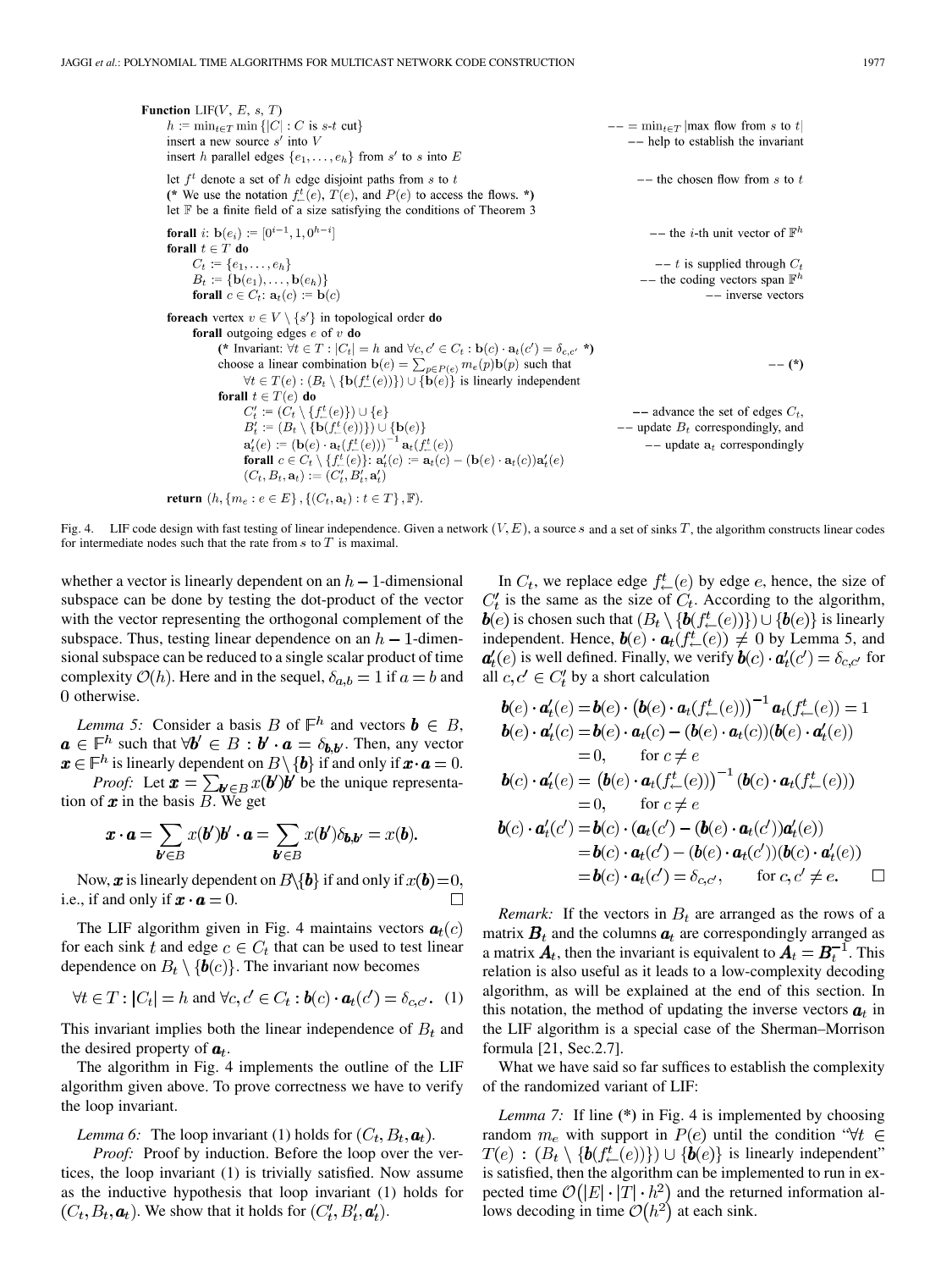*Proof:* Using a single graph traversal, we can find a flowaugmenting path from s to  $t \in T$  in time  $\mathcal{O}(|E|)$  [[2\]](#page-8-0). We apply this routine cycling through the sinks until, for some sink, no augmenting paths are left. We can find  $h$  augmenting paths for all sinks in time  $\mathcal{O}(|T| \cdot |E| \cdot h).$ <sup>3</sup>

The algorithm works correctly over any finite field of size  $|\mathbb{F}| \geq 2|T|$ . In order to perform finite-field operations efficiently, we can create a lookup table of  $|F|$  entries for successors of elements (Conway's "Zech-logarithm" [\[8](#page-8-0)], [\[13](#page-8-0)]). Using this table, any arithmetic operation in  $\mathbb F$  can be computed in constant time.<sup>4</sup>

Initializing  $C_t$ ,  $B_t$ , and  $a_t(c)$  takes time  $\mathcal{O}(|T| \cdot h^2)$ . The two main loops collectively iterate over all edges so that there is a total number of  $|E|$  iterations. Computing  $P(e)$  takes time  $\mathcal{O}(|T|)$  if the flows  $f^t$  maintain pointers to the predecessors of edges in the path decomposition of  $f^t$ .

Finding a random local coding vector  $m_e$  takes time  $\mathcal{O}(|P(e)|) = \mathcal{O}(|T|)$ . Computing  $\boldsymbol{b}(e)$  and testing linear independence using the vectors  $a_t(c)$  takes time  $\mathcal{O}(h \cdot |T|)$ . Since the success probability is constant, the expected cost for finding a linearly independent  $m_e$  is  $\mathcal{O}(1) \cdot \mathcal{O}(h \cdot |T|) = \mathcal{O}(h \cdot |T|)$ . Computing  $a'_t(c)$  for all t and all  $c \in C_t$  takes time  $\mathcal{O}(|T| \cdot h^2)$ .

Combining all the parts, we get the claimed expected time bound of  $\mathcal{O}(|E| \cdot |T| \cdot h^2)$ . Sink  $t \in T$  can reconstruct the vector of input symbols  $\boldsymbol{x}$  at s by computing  $\boldsymbol{x} = \sum_{c \in C_t} \boldsymbol{a}_t(c) y(c)$ , where  $y(c)$  denotes the symbol received over edge  $c \in C_t$ . This decoding algorithm works since  $\sum_{c \in C_t} \mathbf{a}_t(c) y(c)$  can be written as a matrix product between  $A_t$  and the vector  $y(c)$ . But by our invariant  $\mathbf{A}_t = \mathbf{B}_t^{-1}$ , and as shown earlier  $y(c)$  equals  $\mathbf{B}_t \mathbf{x}$ . This decoding operation takes time  $\mathcal{O}(h^2)$ .  $\Box$ 

### *B. Deterministic Implementation*

We now explain how the LIF algorithm in Fig. 4 can be implemented deterministically. We develop a deterministic method for choosing the local coding vectors in step (\*) using the following lemma which is formulated as a pure linear algebra problem without using graph-theoretic concepts.

*Lemma 8:* Let  $n \leq |\mathbb{F}|$ . Consider pairs  $(\boldsymbol{x}_i, \boldsymbol{y}_i) \in \mathbb{F}^h \times \mathbb{F}^h$ with  $\mathbf{x}_i \cdot \mathbf{y}_i \neq 0$  for  $1 \leq i \leq n$ . There exists a linear combination **u** of  $x_1, x_2, \ldots, x_n$  such that  $\mathbf{u} \cdot \mathbf{y}_i \neq 0$  for  $1 \leq i \leq n$ . Such a vector  $\boldsymbol{u}$  can be found in time  $\mathcal{O}(n^2h)$ .

*Proof:* We inductively construct  $u_1, u_2, \ldots, u_n$  such that for all  $i, j$  with  $1 \le j \le i \le n$ , we have that  $\mathbf{u}_i \cdot \mathbf{y}_j \ne 0$ . We choose  $u_1 = x_1$ . Now, let  $1 \le i \le n - 1$ .

If  $u_i \cdot y_{i+1} \neq 0$ , we set  $u_{i+1} := u_i$ . Otherwise, note that for each  $\alpha \in \mathbb{F}$ ,  $(\alpha \mathbf{u}_i + \mathbf{x}_{i+1}) \cdot \mathbf{y}_{i+1} \neq 0$ . For each  $j, 1 \leq j \leq i$ , we have that  $(\alpha \mathbf{u}_i + \mathbf{x}_{i+1}) \cdot \mathbf{y}_i = 0$  if and only if

$$
\alpha = \alpha_j := -(x_{i+1} \cdot y_j)/(u_i \cdot y_j).
$$

Now, let H be a set of n distinct field elements. As  $|H| > i$ , the set  $H' := H \setminus \{ \alpha_j \mid 1 \leq j \leq i \}$  is nonempty. We choose

some element  $\alpha \in H'$  and define  $u_{i+1} := \alpha u_i + x_{i+1}$ . By construction,  $\mathbf{u}_{i+1} \cdot \mathbf{y}_i \neq 0$  for  $1 \leq j \leq i+1$ .

Computation of an inner product takes times  $\mathcal{O}(h)$ . Each  $\alpha_i$ can be computed in time  $\mathcal{O}(h)$ . Since  $|H| < n$ , H can be represented in such a way that initialization and finding an element can be done in time  $\mathcal{O}(n)$  and removing an element can be done in constant time. Hence, finding a single coefficient takes time  $\mathcal{O}(nh)$  and finding  $\mathbf{u}_1, \mathbf{u}_2, \dots, \mathbf{u}_n$  takes time  $\mathcal{O}(n^2h)$ .  $\Box$ 

Lemma 8 can be used to find the linear combination  $m_e$  in the LIF algorithm: Apply Lemma 8 to

$$
\big\{(\boldsymbol{b}(f^t_{\leftarrow}(e)), \boldsymbol{a}_t(f^t_{\leftarrow}(e))) : t \in T(e)\big\}
$$

i.e., let  $\mathbf{b}(e) = \mathbf{u}$  denote a vector with  $\mathbf{b}(e) \cdot \mathbf{a}_t(f^t(\epsilon)) \neq 0$ .

The deterministic part of Theorem 3 can now be proven analogously to the proof of Lemma 7. We just replace the expected time  $\mathcal{O}(|T| \cdot h)$  needed by the randomized routine for choosing  $m_e$  by the time  $\mathcal{O}(|T(e)|^2 h) = \mathcal{O}(|T|^2 h)$  needed to apply Lemma 8. We obtain a total execution time of

$$
\mathcal{O}(|E|(|T| \cdot h^2 + |T|^2 h)) = \mathcal{O}(|E| \cdot |T| \cdot h(h + |T|)).
$$

Note that the restriction  $|F| > n$  in Lemma 8 is the reason that  $\left| \mathbb{F} \right| > \left| T \right|$  in Theorem 3.

## IV. FASTER CONSTRUCTION

We now outline an alternative algorithm for constructing linear network coding schemes. The algorithm is faster at the cost of using larger finite fields and hence possibly more expensive coding and decoding. Perhaps more importantly, this approach illustrates interesting connections between previous results and the present paper.

*Theorem 9:* Linear network coding schemes using finite fields of size  $|\mathbb{F}| \geq 2 \cdot |E| \cdot |T|$  and achieving rate h can be found in expected time  $\mathcal{O}(|E| \cdot |T| \cdot h + |T| \cdot \mathcal{M}(h))$ , where  $\mathcal{M}(h) = \mathcal{O}(h^{2.376})$  denotes the time required for performing  $h \times h$  matrix multiplications.

*Proof:* (Outline) First find flows  $f^t$  decomposed into paths as before (time  $\mathcal{O}(|E| \cdot |T| \cdot h)$ ). Then pick independent random local coding vectors  $m_e$  for all edges simultaneously. Compute all global coding vectors  $\mathbf{b}(e)$  (time  $\mathcal{O}(\sum_{e \in E} |P(e)| \cdot h) = \mathcal{O}(|E| \cdot |T| \cdot h)$ ). For each sink  $t \in T$ , let  $B_t$  denote the set of global coding vectors corresponding to edges ending a path in  $f^t$ . Check whether all the  $B_t$  span  $\mathbb{F}^h$  (time  $\mathcal{O}(|T| \cdot \mathcal{M}(h))$  using matrix inversion based on fast matrix multiplication [[6\]](#page-8-0)). If any of the tests fails, repeat.

Using Lemma 4 and the analysis of the algorithm presented in Fig. 4 in Section III it can be seen that the success probability is at least  $1/2$ : The algorithm of Fig. 4 would perform  $\sum_{e \in E} |T(e)|$  independence tests, each of which would go wrong with probability  $1/|\mathbb{F}|$ . Hence, if we omit the tests, the failure probability is at most  $\sum_{e \in E} |T(e)|/|F| \leq 1/2$ . The expected number of repetitions will be constant.  $\Box$ 

This algorithm is quite similar to the one by Ahlswede *et al.* [[1\]](#page-8-0), who choose arbitrary (possibly nonlinear) functions over a fixed block length for the local encoding operations. The main difference is that we choose random linear local coding functions, which leads to a practical design of low-complexity codes.

<sup>&</sup>lt;sup>3</sup>We can also use Dinitz' algorithm [\[7](#page-8-0)] to find many paths in time  $\mathcal{O}(|E|)$ . For large  $h$  this also yields improved asymptotic time bounds for the flow computation part [[10](#page-8-0)].

<sup>4</sup>If the table is considered too large, one can resort to the polynomial representation of field elements. In this case, no table is needed at the cost of additional factors in running time that are polylogarithmic in  $|T|$ .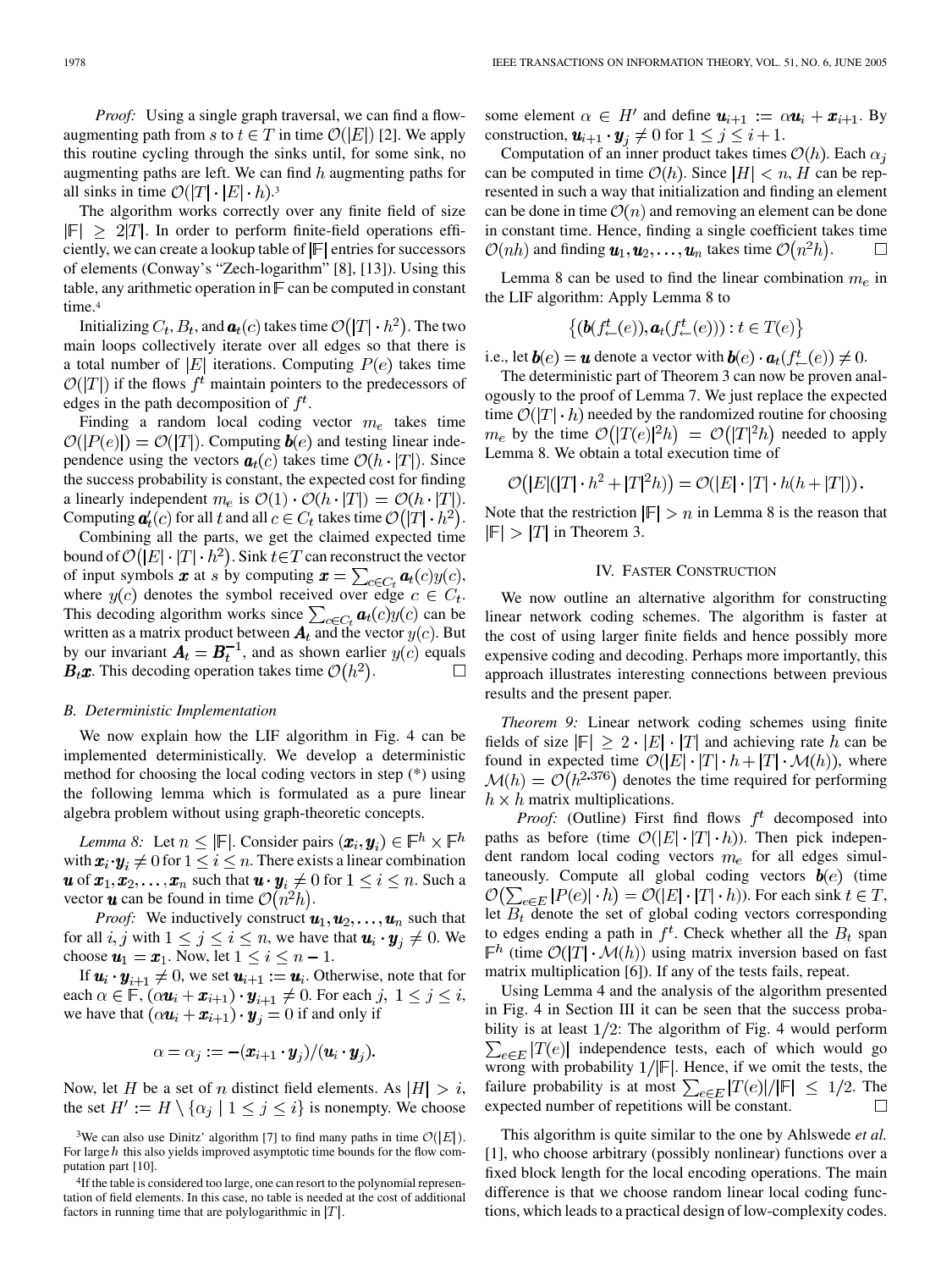Even the analysis of Ahlswede *et al.* could be adapted. Their analysis goes through if the arbitrary random functions are replaced by a random choice from a universal family of hash functions.5 It is well known that random linear mappings form such a universal family. Exploiting the special structure of linear functions, this idea can be further developed into a polynomial time randomized algorithm achieving rate  $(1 - \epsilon)h$  for any constant  $\epsilon > 0$ . However, the analysis given here yields stronger results (rate  $h$ , exponentially smaller finite fields) because we can reduce the exponential number of cuts considered in [[1\]](#page-8-0) to a polynomial number of edge sets that need to carry all the information.

Another interesting observation is that Koetter and Médard [\[16](#page-8-0)], [\[17](#page-9-0)] arrive at a similar requirement for  $|F|$  as Theorem 9 using quite different algebraic arguments.

# V. HANDLING INTEGER EDGE CAPACITIES

We now generalize from acyclic graphs with unit edge capacities to arbitrary integer edge capacities. We can compute  $h$  in a time polynomial in |V| and  $|E|$  and subsequently replace each capacitated edge e by  $\min(h, C(e))$  parallel edges of unit capacity. Section III immediately yields algorithms with running times polynomial in  $|V|$ ,  $|E|$ , and  $h$ .

In the unit capacity case, since each unit capacity link has to be defined separately,  $h$  can only grow linearly in the number of bits needed to define the network. However, if the edge capacities are large integers,  $h$  can be exponential in the input size of the graph. From a complexity point of view, this is not satisfactory. Hence, the question arises how to handle graphs with very large  $h$ . Again, Section III (almost) suffices to solve this problem:

*Theorem 10:* Let  $h$  denote the maximum flow in a network  $\mathcal{G} = (V, E)$  with edge capacities  $C : E \to \mathbb{N}$ . For any  $\epsilon > 0$ such that  $\epsilon h \in \mathbb{N}$ , linear network coding schemes can be found in time polynomial in |V|, |E|, and  $1/\epsilon$  so that  $(1-\epsilon)h$  symbols per time step can be communicated.

*Proof:* In a preprocessing step, find the maximum flow  $f<sup>t</sup>$ from s to each sink  $t \in T$ . Let  $f^t(e)$  denote the number of symbols transported per time unit by flow  $f<sup>t</sup>$  over edge  $e$ . Reduce  $C(e)$  to  $\max_{t \in \mathcal{T}} f^t(e)$ . Note that no edge capacity exceeds h now. Let  $w \leq |E|$  denote the maximum number of edge disjoint paths needed to realize any of the flows  $f<sup>t</sup>$ . Now build a unit capacity network  $\mathcal{G}' = (V, E')$ , where each edge  $e \in E$ corresponds to  $C'(e) := \lfloor w \cdot C(e)/h\epsilon \rfloor$  parallel unit capacity edges in  $E'$ . Then find a multicast coding scheme for  $\mathcal{G}'$ . This is possible in polynomial time since there are at most  $w \cdot |E|/\epsilon$ edges in the unit capacity problem.

For coding and decoding in the capacitated instance, edge  $e$  is split into  $C'(e)$  edges each with capacity  $h\epsilon/w$ . Each such edge transmits  $h\epsilon$  symbols every w time steps using the encoding prescribed for the corresponding unit capacity edge. Thus, on each  $s$ —t path in any flow  $f^t$ , the unused capacity is at most  $h\epsilon/w$  (due to the rounding-off caused by the  $|\cdot|$  function) or  $h\epsilon$ 

<sup>5</sup>A family  $\mathcal{H} \subseteq A^B$  of functions from B to A is called *universal* if  $\forall x, y \in A$  $B: \mathbf{Pr}[f(x) = f(y)] = 1/|A|$  for randomly chosen  $f \in \mathcal{H}$ .

on all paths on one flow. Hence, the total used capacity is at least  $h-h\epsilon=(1-\epsilon)h$ .  $\Box$ 

# VI. TOLERATING EDGE FAILURES

From a practical point of view, the importance of network coding may come as much from an ability to increase the robustness of network communication as from an ability to increase throughput. In this section, we address the problem of constructing robust network codes. There are many possible models of robust network coding (e.g., [\[3](#page-8-0)]). We consider a model similar to that of Koetter and Médard [[16\]](#page-8-0), [\[17](#page-9-0)]. Koetter and Médard define a link failure pattern, in essence, as a subset  $F \subseteq E$  such that every edge  $e \in F$  fails sometime after code design. A failed edge transmits only the zero symbol, and such zero symbols are processed identically to zero symbols transmitted by functioning edges. (In practice, a node connected to a failed edge would detect the failure and ignore the symbols from that edge in forming its linear combinations. The coefficients for the functioning edges would not change as a result of the failure.) Koetter and Médard demonstrate that for any set  $\mathcal F$  of failure patterns  $F$  not reducing the network capacity below some desired transmission rate  $k \leq h$ , there exists a single linear code where the source and interior node encoding schemes remain unchanged for all  $F \in \mathcal{F}$ , but each sink node can decode all  $k$  symbols if it knows the failure pattern, provided the field size exceeds  $k[T||\mathcal{F}]$ . Knowledge of the failure pattern allows the sink to compute the appropriate decoding matrix.7 In [[5\]](#page-8-0), [\[12](#page-8-0)] it is shown that the appropriate decoding matrix can be directly communicated to each sink node by transmitting over each functioning edge  $e$  the global coding vector for edge  $e$  computed under failure pattern  $F$ . This is a one-time transmission, and as such has low overhead. In this paper, we improve on the field size bound slightly and provide complexity bounds. The following theorem generalizes Theorem 3.

*Theorem 11:* Let  $k$  be a desired source transmission rate, and let  $\mathcal F$  be a set of edge failure patterns that do not reduce the network capacity below  $k$ . A robust linear network code achieving rate  $k$  under every edge failure pattern in  $\mathcal F$  using a finite field of size  $|F| \geq 2|T||\mathcal{F}|$  can be found in expected time  $\mathcal{O}(|\mathcal{F}| \cdot |E| \cdot (|T| \cdot k^2 + \min\{I, |T| | \mathcal{F}|\} \cdot k))$ , where I denotes the maximum in-degree of a node.

*Proof:* For each failure pattern  $F \in \mathcal{F}$ , we find a flow of magnitude k from s to each sink  $t \in T$ . We reduce the graph by considering only the edges that occur in a flow for at least one failure pattern. For each failure pattern, an edge may be on at most  $|T|$  paths from s to a sink; therefore, in total, an edge may be on at most  $|T||\mathcal{F}|$  paths from s to a sink. Alternately, the number of paths from  $s$  to a sink passing through an edge equals at most  $I$ . As a result, the symbol on an edge may be a linear combination of as many as  $\min\{I, |T||\mathcal{F}|\}$  symbols. We employ the algorithm of Fig. 5, which in essence runs the RLIF algorithm in parallel for each failure pattern. (A version based on the DLIF algorithm could also be constructed with

<sup>&</sup>lt;sup>6</sup>The requirement  $\epsilon h \in \mathbb{N}$  avoids trivial rounding issues. By appropriately choosing our unit of time, we are quite flexible in choosing  $\epsilon$ .

<sup>&</sup>lt;sup>7</sup>Note the similarity with error-correcting codes: with an  $[n, k]$  MDS code,  $n - k$  errors can be corrected if their locations are known (erasure decoding); without this knowledge, only  $\lfloor (n - k)/2 \rfloor$  errors can be corrected.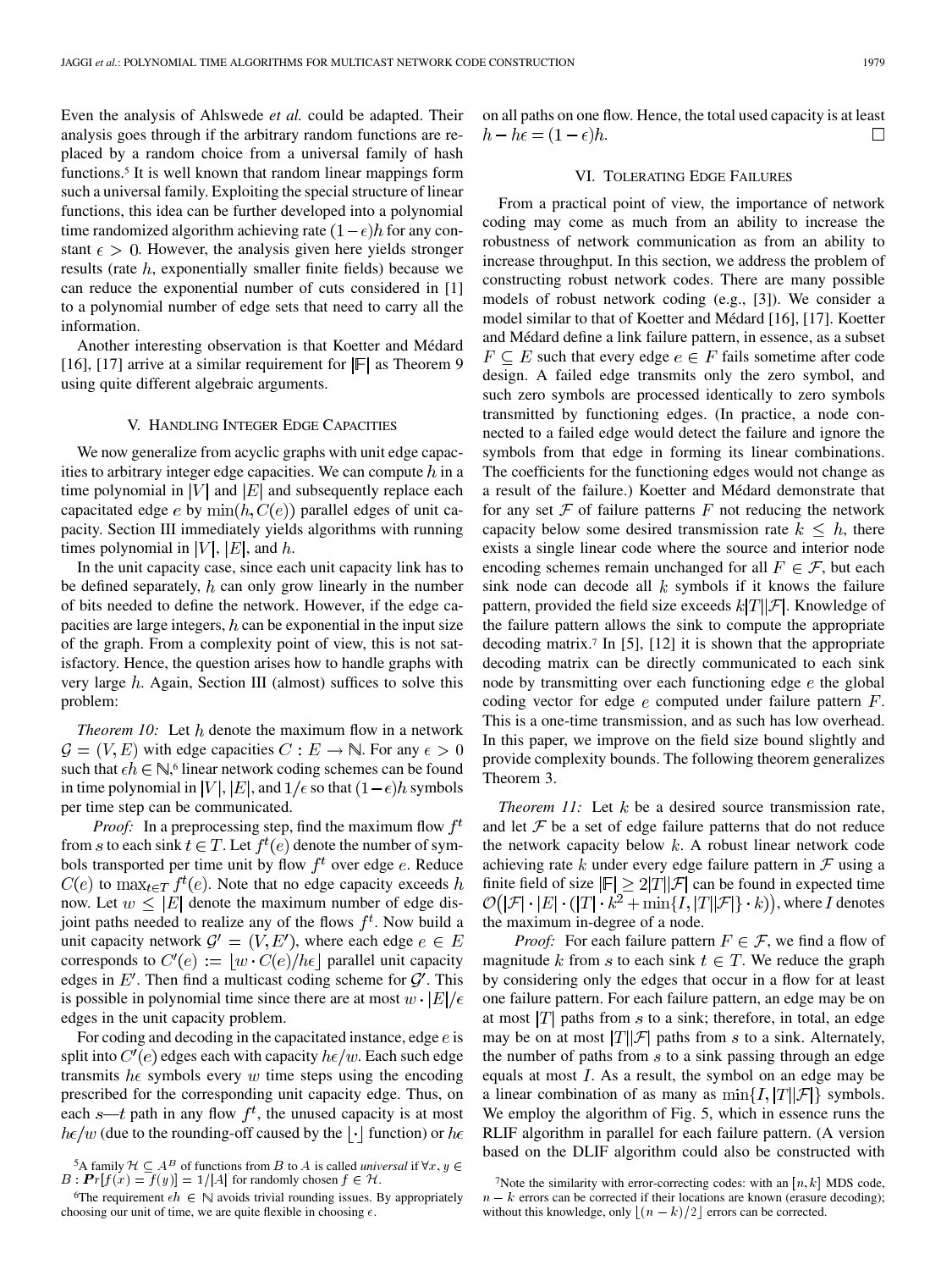| <b>Function</b> LIF(V, E, s, T, k, F)                                                               | $--$ Assume E and each $F \in \mathcal{F}$ are in topological order |
|-----------------------------------------------------------------------------------------------------|---------------------------------------------------------------------|
| (* Initialization. *)                                                                               |                                                                     |
| Introduce artificial node s' and edges $e_1, \ldots, e_k$ from s' to s                              | $--\mathcal{O}(k)$                                                  |
| foreach failure pattern $F \in \mathcal{F}$ do                                                      |                                                                     |
| Precompute reduced graph $(V, E \setminus F)$                                                       | $--\mathcal{O}( E )$                                                |
| foreach artificial edge $e_i$ do                                                                    |                                                                     |
| Initialize global coding vector $\mathbf{b}^F(e_i) = [0^{i-1}, 1, 0^{k-i}];$                        | $--\mathcal{O}(k)$                                                  |
| foreach sink $t \in T$ do                                                                           |                                                                     |
| Initialize basis $B_t^F = \{ \mathbf{b}^F(e_i) \}_{i=1}^k$                                          | $ \mathcal{O}(k^2)$                                                 |
| Establish flow $f^{t,F}$ of strength k from s to t in $(V, E \setminus F)$                          | $--\mathcal{O}( E k)$                                               |
| (* Main loop. *)                                                                                    |                                                                     |
| foreach edge $e$ in topological order do                                                            |                                                                     |
| <b>Choose</b> local encoding vector $m_e$ with support in $P(e)$ at random                          | $--\mathcal{O}(I)$                                                  |
| <b>foreach</b> failure pattern $F \in \mathcal{F}$ <b>do</b>                                        |                                                                     |
| if $e \in F$ then                                                                                   | $- O(1)$                                                            |
| Set $\mathbf{b}^F(e) = 0$                                                                           | $--\mathcal{O}(k)$                                                  |
| else set $\mathbf{b}^F(e) = \sum_{e' \in \Gamma} \sum_{(start(e))} m_e(e') \mathbf{b}^F(e')$        | $--\mathcal{O}((\min\{I, T  \mathbb{F} \})k)$                       |
| foreach sink $t \in T$ do                                                                           |                                                                     |
| if $e \in f^{t,F}$ then                                                                             | $- {\cal O}(1)$                                                     |
| Set $\hat{B}_t^F = (B_t^F \setminus {\{\mathbf{b}^F(f_{-}^{t,F}(e))\}}) \cup {\{\mathbf{b}^F(e)\}}$ | $--\mathcal{O}(k^2)$                                                |
| if $B_t^F$ fails to be linearly independent then                                                    | $--\mathcal{O}(\mathcal{M}(k))$                                     |
| Go to Choose                                                                                        |                                                                     |
| <b>foreach</b> failure pattern $F \in \mathcal{F}$ <b>do</b>                                        |                                                                     |
| foreach sink $t \in T$ do                                                                           |                                                                     |
| $B_t^F = \hat{B}_t^F$                                                                               | $--\mathcal{O}(k^2)$                                                |
| return $(\{m_e : e \in E\})$ .                                                                      |                                                                     |

Fig. 5. Robust linear information flow. Given a network  $(V, E)$ , a source s, a set of sinks T, a transmission rate k, and a set of failure patterns F not reducing the capacity below k, the algorithm constructs linear codes for intermediate nodes robust to all failure patterns in  $\mathcal F$ .

corresponding results.) The algorithm maintains the invariant that the sets of vectors  $B_t^F$  are linearly independent for each failure pattern  $F \in \mathcal{F}$  and sink  $t \in T$ . Hence, every sink node can decode under every failure pattern. The linear independence test in the algorithm fails with probability  $1/|F|$  by Lemma 4. Hence, by the union bound, the linear independence test fails for some failure pattern  $F \in \mathcal{F}$  and some sink  $t \in T$  with probability at most  $\delta = |T||\mathcal{F}|/|\mathbb{F}|$ . Therefore, the expected number of times a local encoding vector is chosen for each edge e is at most  $\sum_{i=1}^{\infty} i \delta^{i-1} (1-\delta) = 1/(1-\delta)$ , which in turn is at most 2 if  $|\mathbb{F}| \ge 2|T||\mathcal{F}|$ . The complexity of the initialization is

$$
\mathcal{O}(k + |\mathcal{F}|(|E| + k^2 + |T|(k^2 + |E|k)))
$$

while the complexity of the main loop is

$$
\mathcal{O}(|E|(I+|\mathcal{F}|(Ik+|T|(k^2+\mathcal{M}(k))) + |\mathcal{F}||T|k^2)\big).
$$

Combining terms, the overall complexity is

$$
\mathcal{O}(|\mathcal{F}||E|(|T|\mathcal{M}(k)+Ik)).
$$

Using the fast linear independence test techniques of Section III-B, the factor  $\mathcal{M}(k)$  can be replaced by  $k^2$ .  $\Box$ 

We can avoid most of the complexity if we are only interested in network codes that are robust with high probability (rather than with certainty), as the following theorem shows.

*Theorem 12:* Let  $k$  be a desired source transmission rate, and let  $\mathcal F$  be a set of edge failure patterns not reducing the network capacity below  $k$ . A linear network code whose local encoding vector coefficients are generated at random independently and uniformly over a finite field  $\mathbb F$  will tolerate all edge failure patterns in  $\mathcal F$  (i.e., will achieve rate k) with probability at least  $1-\delta$ if  $|\mathbb{F}| > |E||T||\mathcal{F}|/\delta$ , and will tolerate any particular failure pattern in  $\mathcal F$  (and hence will tolerate a random failure pattern drawn from  $\mathcal F$ ) with probability at least  $1 - \delta$  if  $|\mathbb F| > |E||T|/\delta$ .

*Proof:* First pick independent random local coding vectors for all edges in the graph simultaneously. Then pick a failure pattern in  $\mathcal F$ . For this failure pattern, compute the global coding vectors for all edges in the graph, find a flow of magnitude  $k$  from the source to each sink in  $T$ , and test that the global coding vectors for the  $k$  edges in the flow in any cut to any sink are linearly independent. This test fails with probability at most  $|T|/|F|$  by the proof of Theorem 9. But for each sink to be able to decode the message, one needs to consider linear independence only on at most  $|E|$  such cuts. By the union bound, the probability that the independence test fails for any of  $|T|$  sinks in any of the  $|E|$  cuts in any of the  $|\mathcal{F}|$  failure patterns is at most  $\delta$  if  $|F| \geq |E||T||\mathcal{F}|/\delta$ .  $\Box$ 

As pointed out in [\[5](#page-8-0)], [[12\]](#page-8-0), the local coding vectors can be chosen in a distributed manner and knowledge of the global coding vectors can be passed downstream with asymptotically negligible rate overhead.

#### VII. DISCUSSION

In this paper, we present polynomial time algorithms for the design of maximum rate linear multicast network codes by combining techniques from linear algebra, network flows, and (de)randomization. The existence of such an algorithm is remarkable because the maximal rate without coding can be much smaller and finding the routing solution that achieves that maximum is NP-hard. The resulting codes operate over finite fields that are much smaller than those of previous constructions. We also obtain results for fault-tolerant multicast network coding.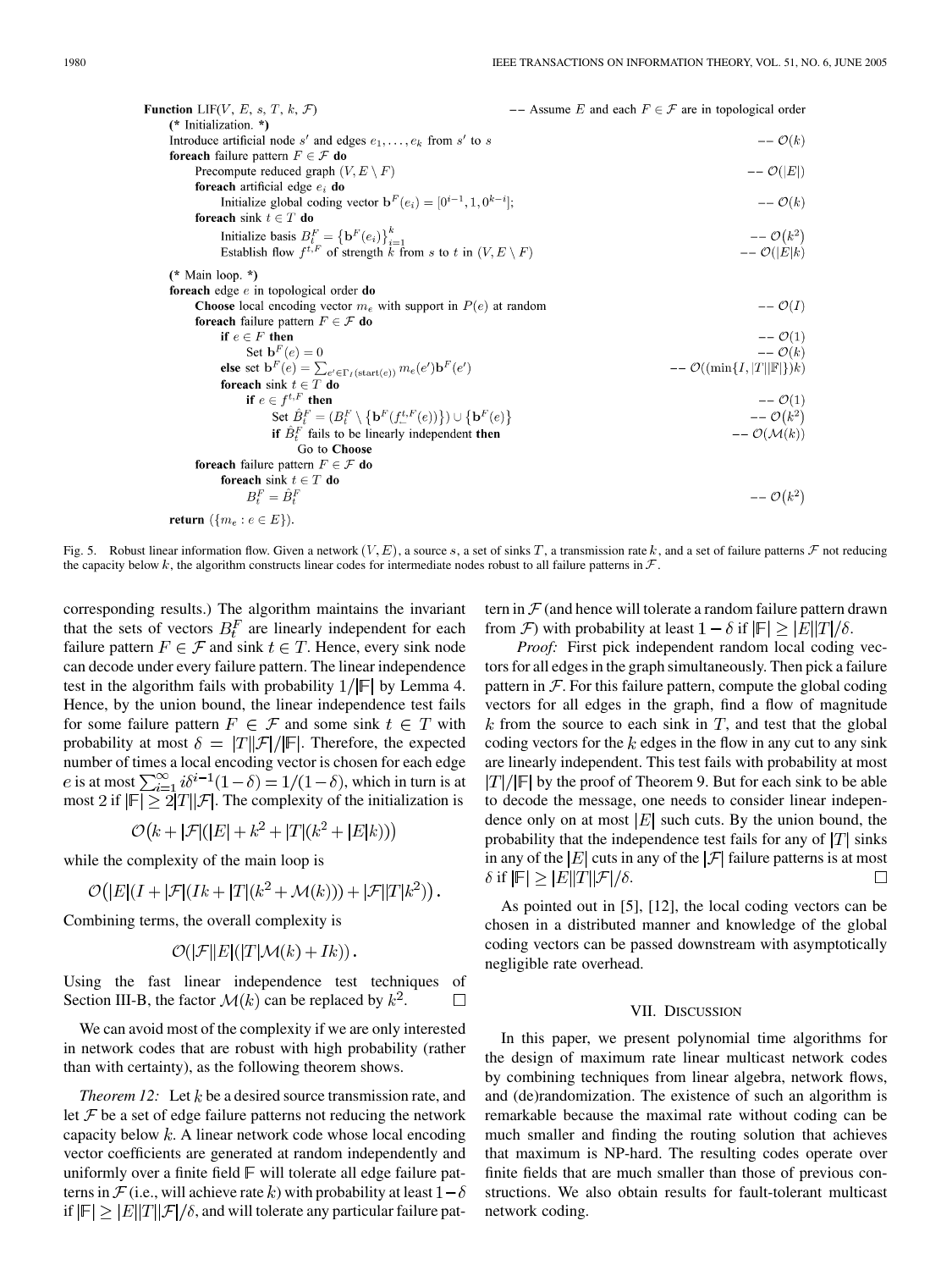<span id="page-8-0"></span>Linear network codes are designed to work over finite fields of size  $2^m$ . Any symbol from such a field can be represented as an  $m$ -bit binary string. Rasala-Lehman and Lehman [\[18](#page-9-0)] show that there exist networks with  $|T|$  nodes for which the minimum required alphabet size for any capacity-achieving network multicast code is  $\Theta(\sqrt{|T|})$ . Hence, in general, finite fields of arbitrarily large sizes are required for network coding, and for these worst case networks, the symbol size of our linear multicast codes (measured in bits) is at most twice the minimum required symbol size. Rasala-Lehman and Lehman [\[18](#page-9-0)] also show that finding the minimal alphabet size for network coding on a given graph is NP-hard.

Many interesting problems still remain open. For example, from a complexity point of view it would be interesting to replace the approximation scheme for capacitated edges in Section V by a fully polynomial time<sup>8</sup> exact algorithm perhaps using some kind of "scaling" approach.

Perhaps the most challenging open questions involve the more general network coding problem where multiple senders send different messages to multiple sets of receivers. Although no further tractable problem classes exist within the classification scheme by Rasala-Lehman and Lehman [[18\]](#page-9-0), it might still be possible to find polynomial time approximation algorithms for NP-hard cases that outperform the best tractable algorithms without coding.

## **APPENDIX NOTATION**

| $[0^{i-1}, 1, 0^{h-i}].$               | a length- $h$ vector with a 1 in the <i>i</i> th location               |
|----------------------------------------|-------------------------------------------------------------------------|
|                                        | and 0 otherwise.                                                        |
| $a_t(c)$ :                             | a vector with the property that $\mathbf{x} \cdot \mathbf{a}_t(c) \neq$ |
|                                        | 0 if and only if $x$ is linearly independent of                         |
|                                        | $B_t \setminus \{b(c)\}\$ for some $c \in C_t$ .                        |
| $\boldsymbol{b}(e) \in \mathbb{F}^h$ : | global coding vector for edge $e \in E$ .                               |
| $B_t$ :                                | the set of global coding vectors for sink $t$ ,                         |
|                                        | $B_t = \{b(c) : c \in C_t\}.$                                           |
| $C_t$ :                                | $h$ edges on edge-disjoint paths from $s$ to $t$ .                      |
| $C(e)$ :                               | the capacity of edge $e \in E$ .                                        |
| $\delta_{u,v}$ :                       | 1 if $u = v$ and 0 otherwise.                                           |
| E:                                     | the set of edges.                                                       |
| $e \in E$ :                            | an edge.                                                                |
| $e_1,\ldots,e_h$ :                     | input edges connecting $s'$ with $s$ .                                  |
| $\epsilon > 0$ :                       | a small constant.                                                       |
| $\mathbb{F}$ :                         | the finite field used                                                   |
| $f^t$ :                                | a flow of magnitude h from s to t represented                           |
|                                        | by $h$ edge disjoint paths.                                             |
| $f^t_{\leftarrow}(e)$ :                | predecessor edge of e on a path from s to $t \in$                       |
|                                        | $T_{\cdot}$                                                             |
| $\mathcal{G} = (V, E)$ :               | the graph.                                                              |
| $\Gamma_I(v)$ :                        | the set of edges entering node $v \in V$ .                              |
| $\Gamma_O(v)$ :                        | the set of edges leaving node $v \in V$ .                               |
| $h$ :                                  | the smallest maximum flow from s to some<br>sink $t \in T$ .            |
| m:                                     | the block length of the linear codes                                    |

8A *fully polynomial* time algorithm runs in time polynomial in the number of bits needed to encode the input.

| $m_e$ :              | the local coding vector for edge $e \in E$ , i.e.,   |
|----------------------|------------------------------------------------------|
|                      | $m_e(e')$ is the coefficient multiplied with $y(e')$ |
|                      | to contribute to $y(e)$ .                            |
| $P(e)$ :             | the predecessor edges of $e$ in some flow path       |
|                      | $\{f^t_{\leftarrow}(e): t \in T(e)\}.$               |
| s:                   | source node.                                         |
| s'                   | dummy source node.                                   |
| $start(e)$ :         | the node where edge $e \in E$ departs.               |
| $T \subseteq V$ :    | the set of sink nodes.                               |
| $T(e) \subseteq T$ : | the sinks supplied through edge $e \in E$ , i.e.,    |
|                      | $T(e) = \{t \in T : e \in f^t\}.$                    |
| $t \in T$ :          | a sink node.                                         |
| V:                   | the set of nodes.                                    |
| $v \in V$ :          | a node.                                              |
| $y(e)$ :             | the symbol carried by edge $e \in E$ .               |
|                      |                                                      |

#### ACKNOWLEDGMENT

The authors would like to thank Rudolf Ahlswede, Ning Cai, Tracy Ho, Irit Katriel, Joerg Kliewer, Piotr Krysta, Anand Srivastav, Mandyam Aji Srinivas, and Berthold Vöcking for fruitful discussions, and the anonymous reviewers for many valuable comments concerning the presentation.

#### **REFERENCES**

- [1] R. Ahlswede, N. Cai, S.-Y. R. Li, and R. W. Yeung, "Network information flow," *IEEE Trans. Inf. Theory*, vol. 46, no. 4, pp. 1204–1216, Jul. 2000.
- [2] R. K. Ahuja, R. L. Magnanti, and J. B. Orlin, *Network Flows*. Englewood Cliffs, NJ: Prentice-Hall, 1993.
- [3] N. Cai and R. W. Yeung, "Network coding and error correction," in *Proc. Information Theory Workshop (ITW)*, Bangalore, India, Oct. 2002, pp. 119–122.
- [4] B. Carr and S. Vempala, "Randomized meta-rounding," in *Proc. 32nd ACM Symp. Theory of Computing (STOC)*, Portland, OR, May 2000, pp. 58–62.
- [5] P. A. Chou, Y. Wu, and K. Jain, "Practical network coding," in *Proc. 41st Allerton Conf. Communication, Control and Computing*, Monticello, IL, 2003.
- [6] D. Coppersmith and S. Winograd, "Matrix multiplication via arithmetic progressions," *J. Symb. Comput.*, vol. 9, pp. 251–280, 1990.
- [7] E. A. Dinic, "Algorithm for solution of a problem of maximum flow," *Sov. Math.—Dokl.*, vol. 11, pp. 1277–1280, 1970.
- [8] J. Dumas, T. Gautier, and C. Pernet, "Finite field linear algebra subroutines," in *Proc. Int. Symp. Symbolic and Algebraic Computation(ISSAC)*, Lille, France, Jul. 2002, pp. 63–74.
- [9] J. Edmonds, "Minimum partition of a matroid into independent sets," *J. Res. Nat. Bur. Stand. Sect.*, vol. 869, pp. 67–72, 1965.
- [10] S. Even and E. Tarjan, "Network flow and testing graph connectivity," *SIAM J. Comput.*, vol. 4, pp. 507–518, 1975.
- [11] T. Ho, D. Karger, R. Koetter, and M. Médard, "Network coding from a network flow perspective," in *Proc. IEEE Int. Symp. Information Theory (ISIT)*, Yokohama, Japan, Jun./Jul. 2003, p. 441.
- [12] T. Ho, R. Koetter, M. Médard, D. Karger, and M. Effros, "The benefits of coding over routing in a randomized setting," in *Proc. IEEE Int. Symp. Information Theory (ISIT)*, Yokohama, Japan, Jun./Jul. 2003, p. 442.
- [13] K. Imamura, "A method for computing addition tables in  $GF(p^n)$ ," *IEEE Trans. Inf. Theory*, vol. IT-26, no. 3, pp. 367–369, May 1980.
- [14] S. Jaggi, P. A. Chou, and K. Jain, "Low complexity algebraic multicast network codes," in *Proc. IEEE Int. Symp. Information Theory (ISIT)*, Yokohama, Japan, Jun./Jul. 2003, p. 368.
- [15] K. Jain, M. Mahdian, and M. R. Salavatipour, "Packing Steiner trees," in *Proc. 14th ACM-SIAM Symposium on Discrete Algorithms (SODA)*, Baltimore, MD, Jan. 2003.
- [16] R. Koetter and M. Médard, "Beyond routing: An algebraic approach to network coding," in *Proc. 21st Annu. Joint Conf. IEEE Computer and Communications Societies (INFOCOMM)*, vol. 1, New York, Jun. 2002, pp. 122–130.